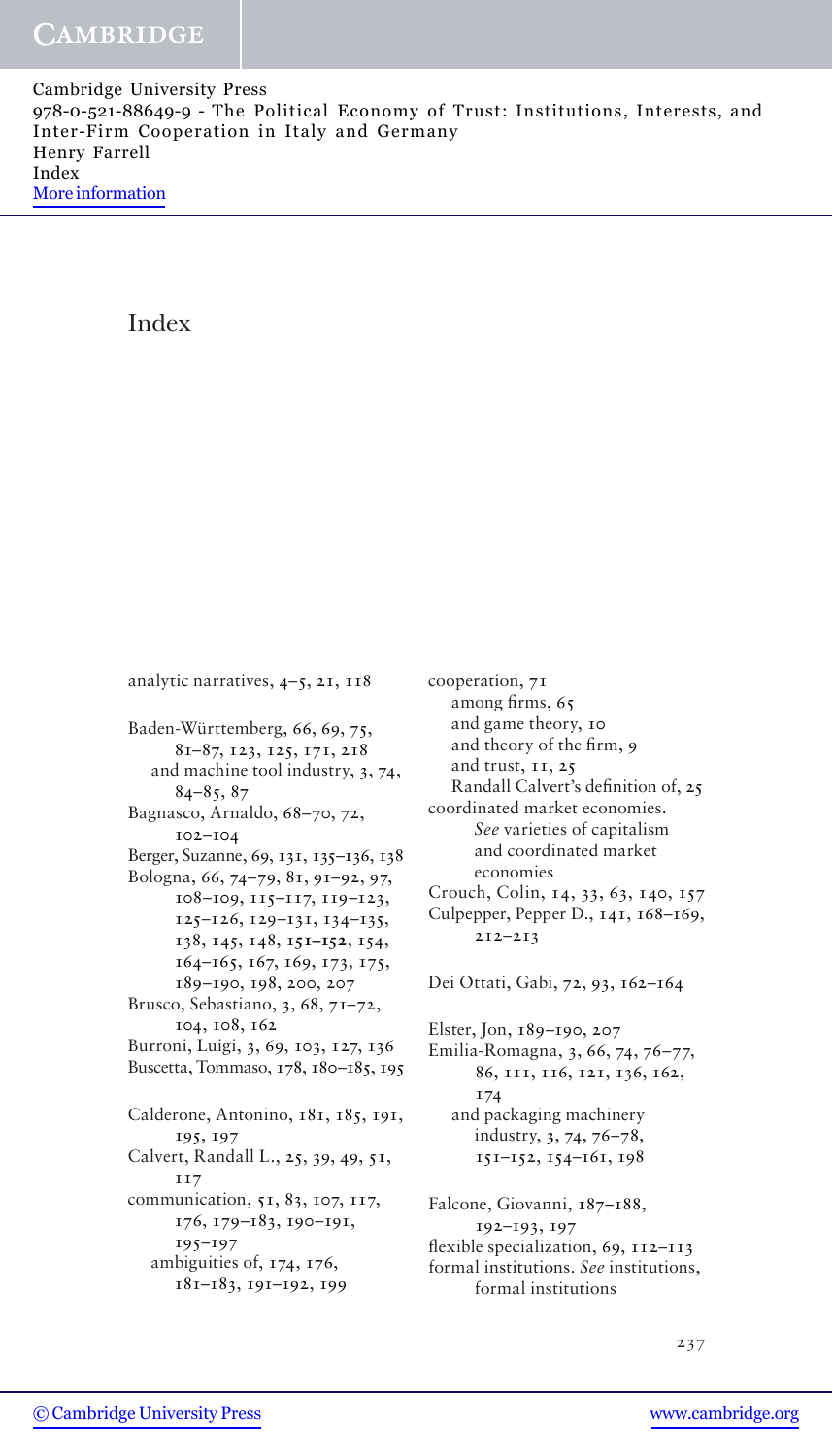# **CAMBRIDGE**

| Cambridge University Press                                                       |  |
|----------------------------------------------------------------------------------|--|
| 978-0-521-88649-9 – The Political Economy of Trust: Institutions, Interests, and |  |
| Inter-Firm Cooperation in Italy and Germany                                      |  |
| Henry Farrell                                                                    |  |
| Index                                                                            |  |
| More information                                                                 |  |

### 238 *Index*

Gambetta, Diego, 25, 41, 62, 173– 174, 178, 180–182, 188–189, 193, 208 game theory, 9, 12–13, 24, 38–39, 42, 51–52, 56, 72, *See also*  institutions and game theory and the folk theorem, 12, 39, 93 gift exchange, 114, 122, 124, 126 Glassmann, Ulrich, 82, 84, 103, 106, 108 globalization, 133, 137 Greif, Avner, 4, 31, 39–40, 51, 74, 103, 117–118, 130, 211 group firms, 79, 134–135, 155–156, 158–160 Hacker, Jacob, 34 Hardin, Russell, 2, 8, 11, 24–29, 41, 46–49, 60, 126, 199, 202–203, 205–208, 210 Herrigel, Gary B., 69, 71, 83–84, 86–87, 89, 91, 103 historical institutionalism, 14, 30, 32–34 industrial districts, 67, 133 and change, 134–137 and cross-national comparisons, 70, 75, 95, 109, 127

and economic development in Italy, 68 and informal institutions, 78, 137 and institutional change, 145–146, 148–151 and inter-firm cooperation, 84–86, 119–121 and subcontracting, 4, 68, 71, 75, 79, 83, 85–87, 97, 100–101, 103, 110, 112–129, 133–134, 136–138, 145–152, 156–168, 178, 198 and trust, 133 definition of, 67 inter-firm cooperation, 71–72 subcontracting, 113, 115, 119 industrial relations, 100–101, 110–112

informal institutions. *See* institutions, informal institutions institutions and change, 18, 132–133, 137, 141–147, 150, 158–169, 210–213 and communication, 51, 107, 117–118, 176, 181, 183, 187, 189–191, 195–200, 208–209 and compliance, 13 and distrust, 172–173, 175–176, 188–200, 209 and functionalism, 12, 31, 171–172 and game theory, 13, 38–39 and institutional effects, 25 and power, 24, 34, 37, 141–142, 144, 147–148, 158–169 and trust, 11, 29, 40, 48, 74, 97, 100, 112, 127–130, 158–166, 172–173, 201, 205–210 as mechanisms of equilibrium selection, 25, 42–44, 49 as sets of rules, 2, 45, 104 formal institutions, 46, 58, 104–108 informal institutions, 46, 59, 104–107, 116–117, 128, 139, 158–165

Johnson, James, 7–8, 23, 49, 72

Knight, Jack, 2, 7, 18, 21, 24, 32, 34–36, 46, 55, 104, 141, 143, 172, 178 Kreps, David, 2, 12, 40, 42, 49, 52, 58, 131 Levi, Margaret, 2, 4, 11–12, 34, 41, 98, 129, 205–208, 210 liberal market economies. *See*  varieties of capitalism, liberal

market economies Locke, Richard M., 69, 96, 103–104, 110, 131, 135–136, 138